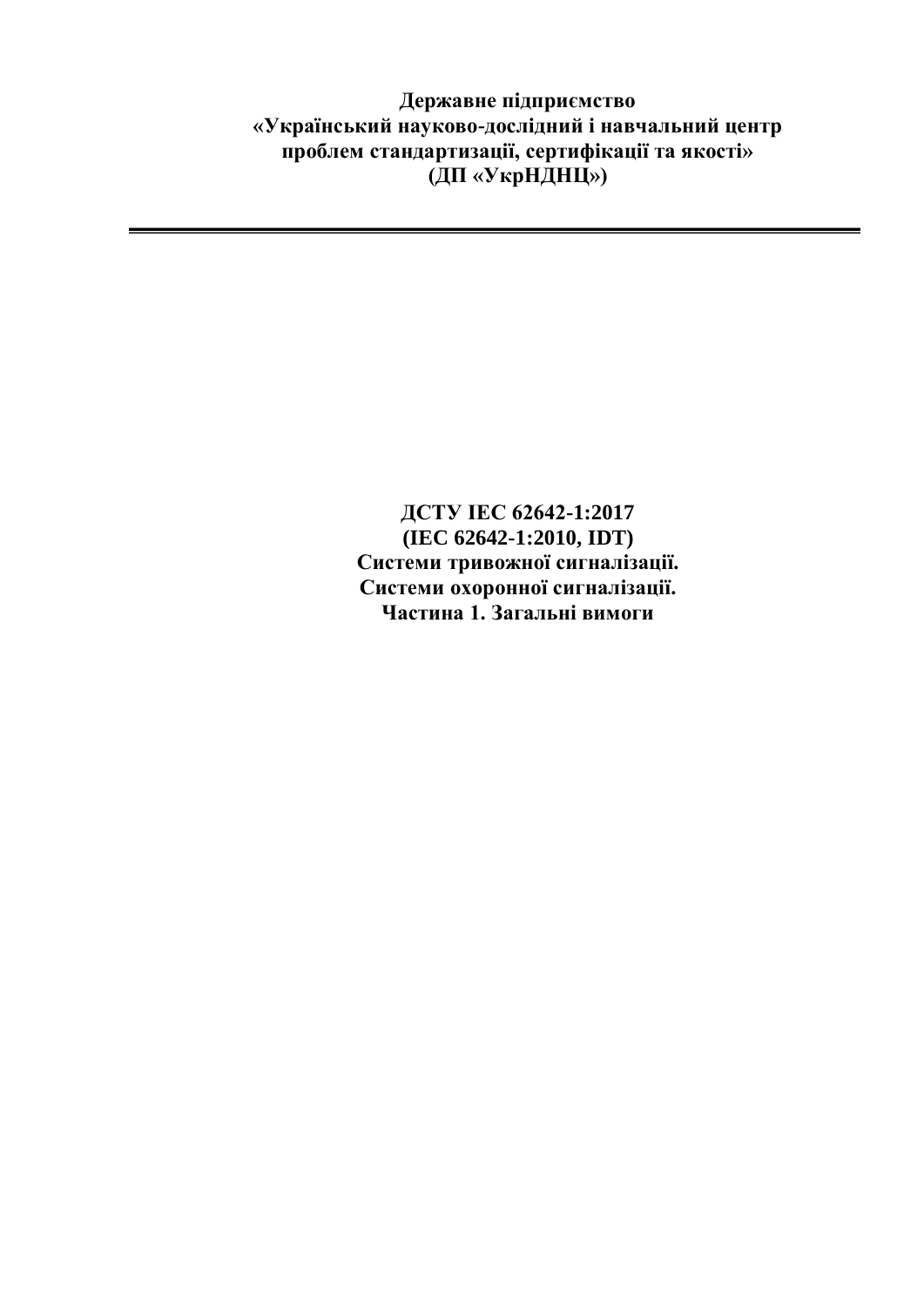IEC 62642-1:2010 Alarm systems — Intrusion and hold-up systems — Part 1: System requirements

Прийнято як національний стандарт методом підтвердження за позначенням ДСТУ IEC 62642-1:2017 Системи тривожної сигналізації. Системи охоронної сигналізації. Частина 1. Загальні вимоги

Наказ від 13.12.2017 № 413

Чинний від 15 грудня 2017 року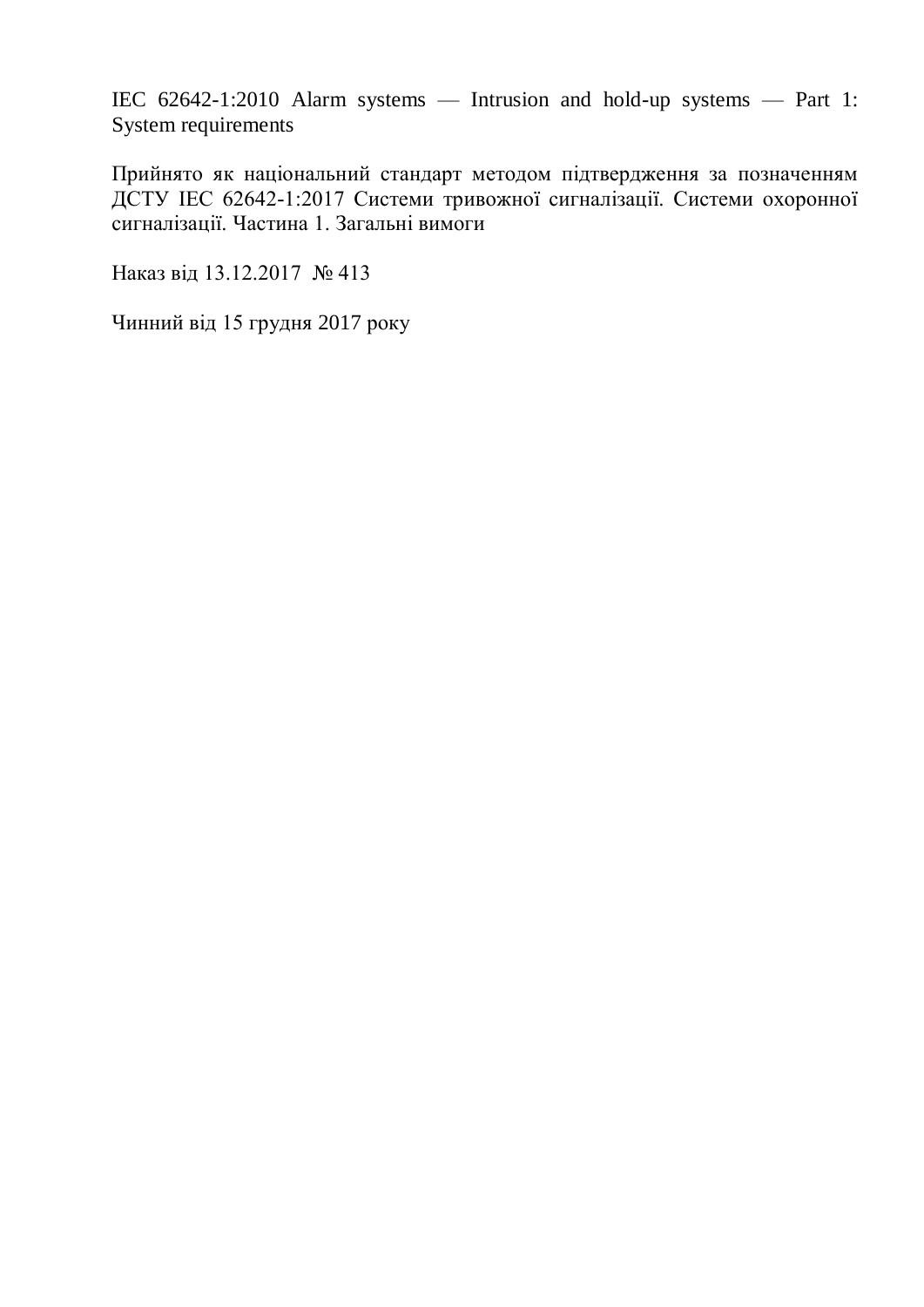## **CONTENTS**

## FOREWORD

INTRODUCTION

1 Scope

2 Normative references

- 3 Terms, definitions and abbreviations
- 3.1 Terms and definitions
- 3.2 Abbreviations
- 4 System functions
- 5 System components
- 6 Security grading
- 7 Environmental classification
- 7.1 General
- 7.2 Environmental Class I Indoor
- 7.3 Environmental Class II Indoor General
- 7.4 Environmental Class III Outdoor Sheltered or indoor extreme conditions
- 7.5 Environmental Class IV Outdoor General
- 8 Functional requirements
- 8.1 Detection of intruders, triggering, tampering and the recognition of faults
- 8.2 Other functions
- 8.3 Operation
- 8.4 Processing
- 8.5 Indications
- 8.6 Notification
- 8.7 Tamper security
- 8.8 Interconnections
- 8.9 I&HAS timing performance

8.9.1 Intruder detection, tampering, triggering, and the recognition of faults – Timing requirements

- 8.9.2 Processing
- 8.10 Event recording
- 9 Power supply
- 9.1 Types of power supply
- 9.2 Requirements
- 10 Operational reliability
- 10.1 General
- 10.2 I&HAS components
- 11 Functional reliability
- 12 Environmental requirements
- 12.1 General
- 12.2 Electromagnetic compatibility
- 13 Electrical safety
- 14 Documentation
- 14.1 Intruder and hold-up alarm system documentation